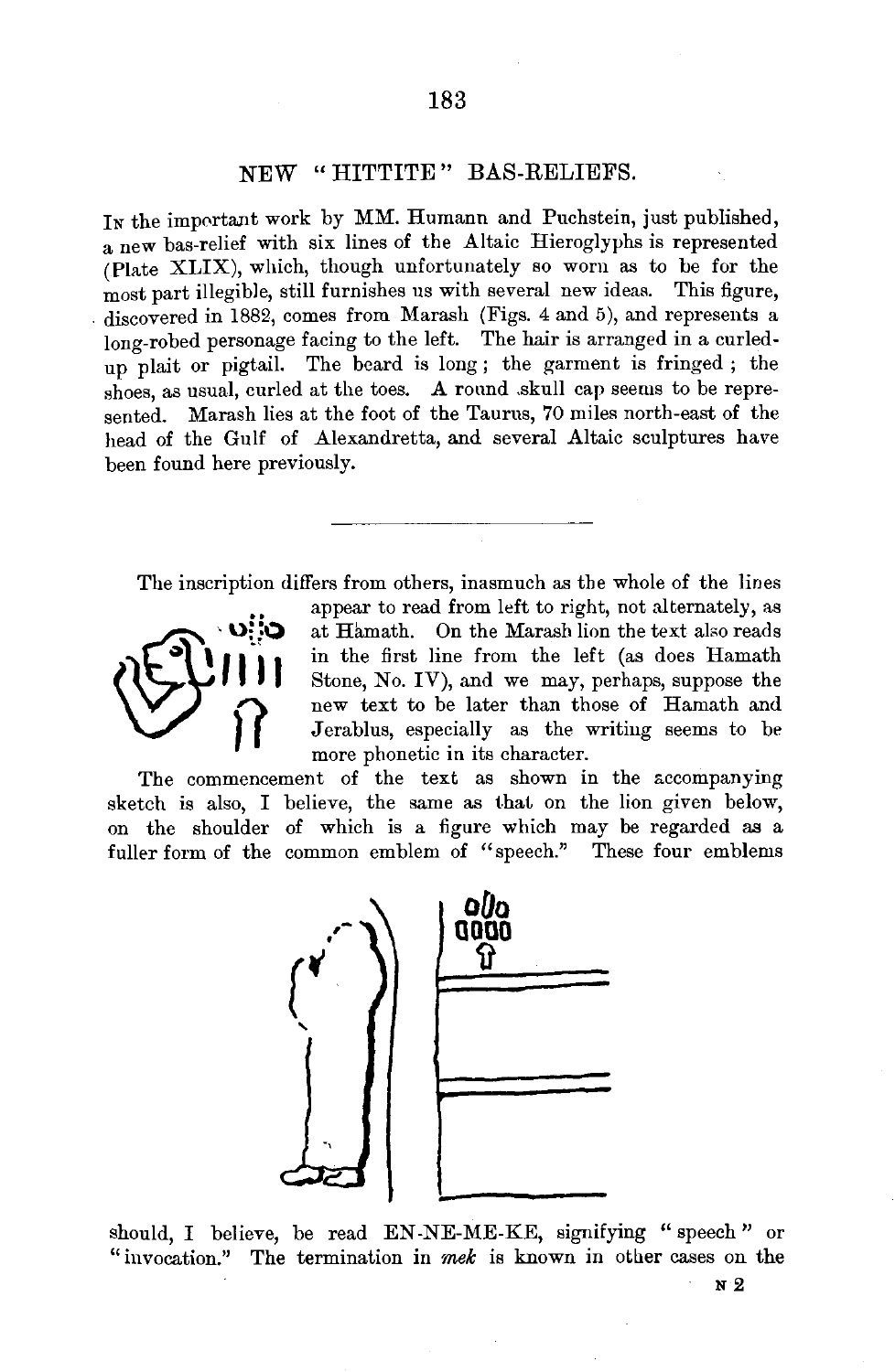Hittite texts, as, fer mstance, on the Hamath Stones Nos. I, II, III, where we may read the group ZI-KU-KU-ME-KE-LI, which, as an Akkadian expression, I suppose to mean Zi Kukumekli, or "spirit protecting."<sup>1</sup> The termination in mek is very distinctive of Turanian speech. In Turkish it forms the participle, the infinitive, and the



abstract. It also occurs in the ancient inscriptions of Malamir in such words as *tarmalc,*  "the totality" (Sayee, "Malamir," p. 74), with the same abstract signification.

The new text, like the Marash lion, is written in a very confused manner, and the sketch given is quite illegible for the most part. With the exception of the head and arms the :figure is covered as well as the field of the

block. This arrangement is the same which occurs on the Assyrian figures in the British Museum. The common Hittite signs given below occur frequently:-



The position of  $li$  as a termination appears to be the same throughout as in the texts already known. As far as can be judged from the decayed state of the text, there do not seem to be any new symbols unknown before.

On the same plate (Figs. 1, 2, 3) is another "Hittite" monument from Samsat (the ancient Samosata on the Euphrates), which lies far to the

<sup>1</sup> The word *Kuku*, "to help," "protect," "defend," as an Akkadian word is well known, and seems to survive in the Cantonese *chiu-koo,* "to help." It appears also in the Susian *kuku,* "favour," and in the Medic verb *kkuta,*  " to help," or "protect," or "favour"; and at Malamir *kukuna,"* of favour." It may be connected with the old Turkish word *kuch* or *koch*, for "power," and in Hungarian it again appears in *kegy*, "favour." Although I pointed out in the *Quarterly Statement* the connection between Akkadian and Chinese before Mr. Ball commenced his interesting papers on the subject, it seems to me that the Tartar, Turkish, and Mongol languages are far safer for comparison than even the most archaic of Chinese dialects, because the phonetic decay in the latter has (as is well known) been so great that comparisons are apt to be misleading.